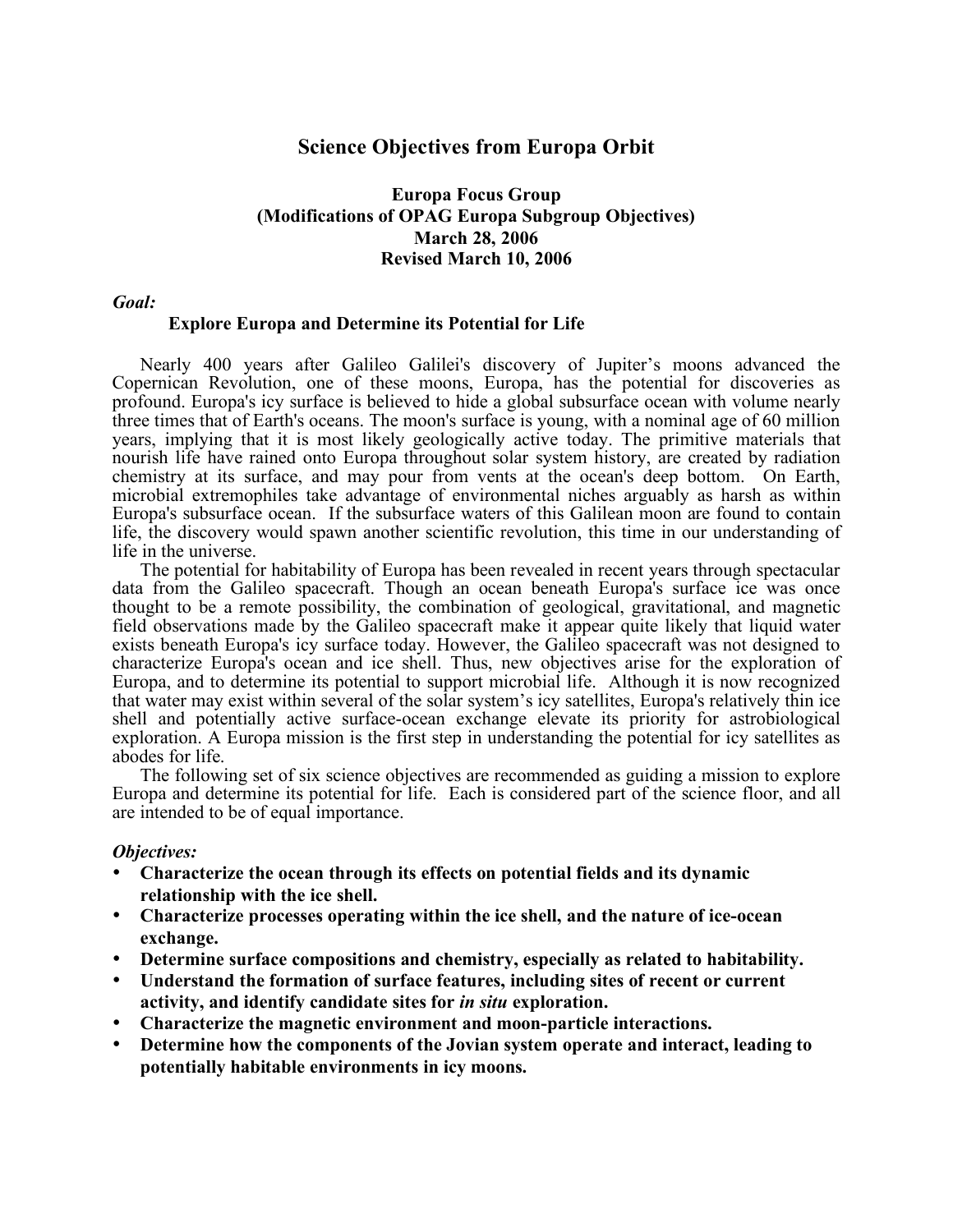Each of these objectives implies a set of sub-objectives. Here each objective is elaborated upon, and its sub-objectives are enumerated in roughly priority order.

## • **Characterize the ocean through its effects on potential fields and its dynamic relationship with the ice shell.**

- 1. Determine the amplitude and phase of the gravitational tide.
- 2. Determine the induction response from the ocean over multiple frequencies.
- 3. Characterize surface motion over the tidal cycle.
- 4. Determine the amplitude of libration.

Determining the nature of Europa's ocean, including the fundamental confirmation of its existence, can be achieved by observing its effects on potential fields and the dynamics of the overlying ice shell. To achieve this, it is essential that multiple complementary approaches be taken. A comprehensive study of the ocean and ice shell would consist of potential field (gravitational and magnetic) and geodetic analyses based on orbital measurements. Constraints on the thickness and rigidity of the ice shell can be obtained from orbit using measurements of the long wavelength topography and gravity field, amplitude and phase of the electromagnetic response, and librations of the surface. Higher resolution gravity and topography data can reveal variations in density within the ice shell and may be sensitive to topography at the bottom of the ocean. Observation of Europa's electromagnetic induction signature over time scales of days to weeks may be able to constrain the thickness of the ocean layer. These methods should be combined with active electromagnetic sounding of the ice shell, described below. Instruments on the surface could make measurements that complement and enhance those made from orbit, as well as unique measurements (such as acoustic sounding) that could directly address this objective.

- **Characterize processes operating within the ice shell, and the nature of ice-ocean exchange.**
	- 1. Characterize the distribution of any shallow subsurface water.
	- 2. Search for an ice-ocean interface.
	- 3. Correlate surface features and subsurface structure.
	- 4. Characterize the physical properties of the regolith and possible links to the interior.

There are strong scientific reasons for studying the near-surface physical properties and subsurface structure of Europa's shell. Because the dielectric losses in very cold ice are low, yet highly sensitive to increasing temperature and water/impurity content, much can be learned through orbital electromagnetic sounding of the ice shell, especially when coupled to observations of surface landforms. In particular, the sub-surface signatures of ongoing or relatively recent upwelling of liquid water or brines would identify areas for *in situ* exobiological exploration or more focused orbital studies. In addition, the implications for direct exchange between the ocean and the overlying ice would be significant if a shallow ice/ocean interface were detected. Similarly, the lack of a shallow interface would test hypotheses regarding indirect exchange with any ocean through the convective movement of deep ductile ice into the cold brittle shell. The presence of major cracks, faults, and topographic anomalies observed at the surface, when correlated with subsurface structures, can provide critical information on tidal response, including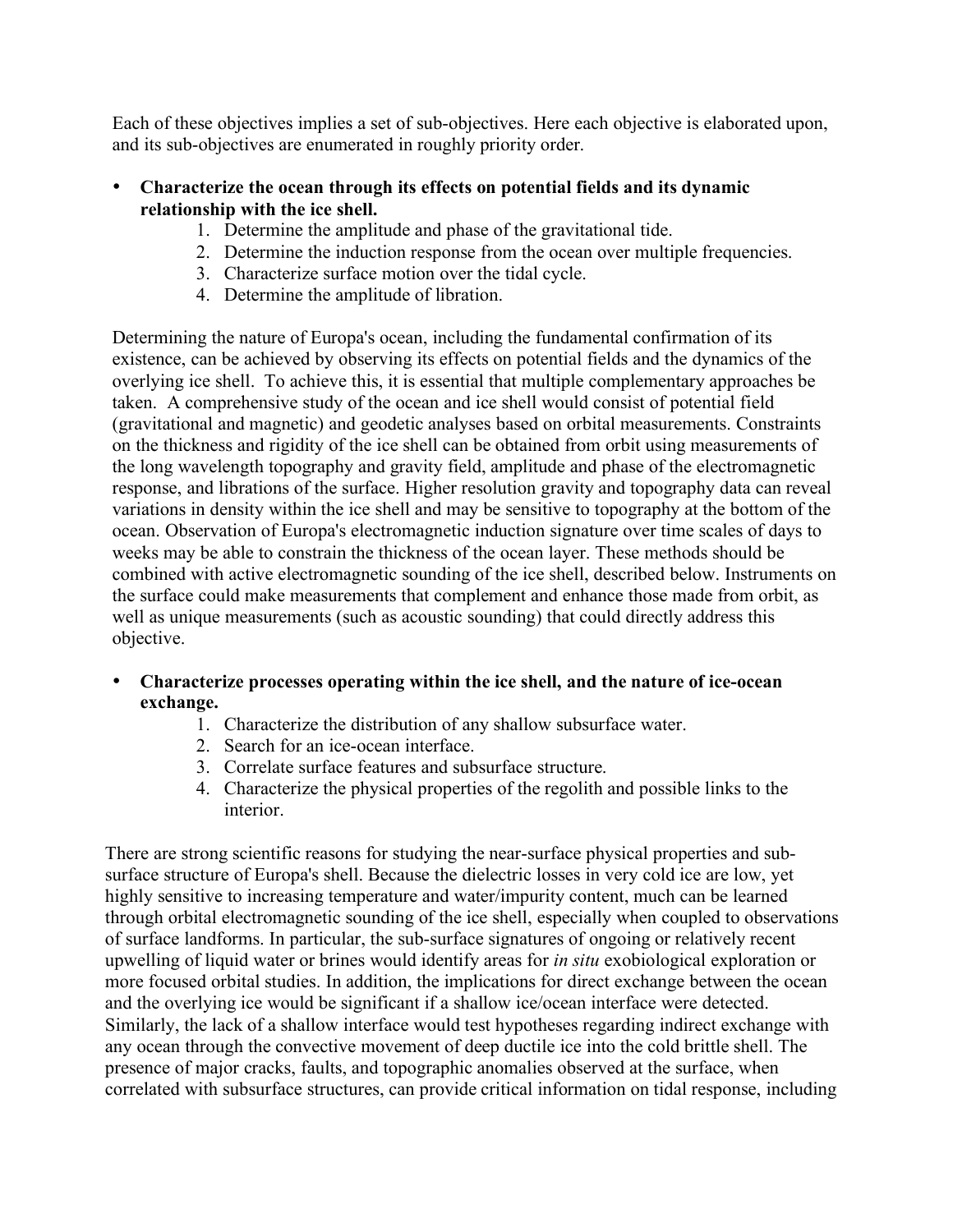localized heating, the magnitude of tectonic stress, and associated strain release. Variations of the physical properties of the near-surface ice may arise due to relative age differences, tectonic deformation, mass wasting, or impact gardening. An intimate knowledge of these shallow physical properties and their stress, strain, and fracture context will be essential for understanding any liquid water or ductile ice migration in the shallow subsurface.

# • **Determine surface compositions and chemistry, especially as related to habitability.**

- 1. Characterize surface organic and inorganic chemistry.
- 2. Relate compositions to geological processes, especially communication with the interior.
- 3. Determine the radiation effects on surface materials.
- 4. Characterize exogenic material associated with the Jovian plasma.
- 5. Characterize magnetospheric sputtering interactions with the surface.
- 6. Search for compositional indicators of past or present life.

The overall goal of exploring Europa and determining its potential for life requires extensive high-resolution compositional mapping of the surface. Remote sensing over a range of wavelengths will provide vital insight into the distribution of surface materials and their chemical nature. Determining composition will constrain the chemistry of Europa's subsurface ocean, and its potential habitability. It is possible that chemical signs of life, or potentially organic materials, could be identified. Compositional remote sensing allows understanding of exogenic and endogenic species on Europa, and their geologic and chemical relationships. Exogenic processes such as sputtering and implantation of species from the Jovian plasma can have profound effects of the surface composition and chemistry, including the creation of new chemical species. The relationship between charged particle bombardment and surface materials must be thoroughly investigated to understand the implications for the survivability of organic materials. Compositional maps may reveal correlations between surface materials and geological features that suggest relationships between the surface and subsurface layers. The transfer of materials--particularly organic species, acids, salts, and oxidants--between the surface and the interior has important implications for past and present habitability, especially within a subsurface ocean. In particular, regions of probable recent geologic activity are key regions to look for evidence of communication between the surface and interior, and a thorough grasp of surface chemistry in these regions is imperative.

- **Understand the formation of surface features, including sites of recent or current activity, and identify candidate sites for** *in situ* **exploration.**
	- 1. Characterize magmatic, tectonic, and impact features.
	- 2. Search for areas of recent or current geological activity.
	- 3. Investigate global and local heat flow.
	- 4. Assess surface ages.
	- 5. Assess processes of erosion and deposition.

Remote sensing observations of the surface will improve understanding of Europa's geological processes, constraining how the satellite evolved and the relationship between the icy surface and the subsurface ocean. Geological mapping constrains how surface features, whether through fracturing, icy volcanism, or impact cratering. This will provide constraints on models of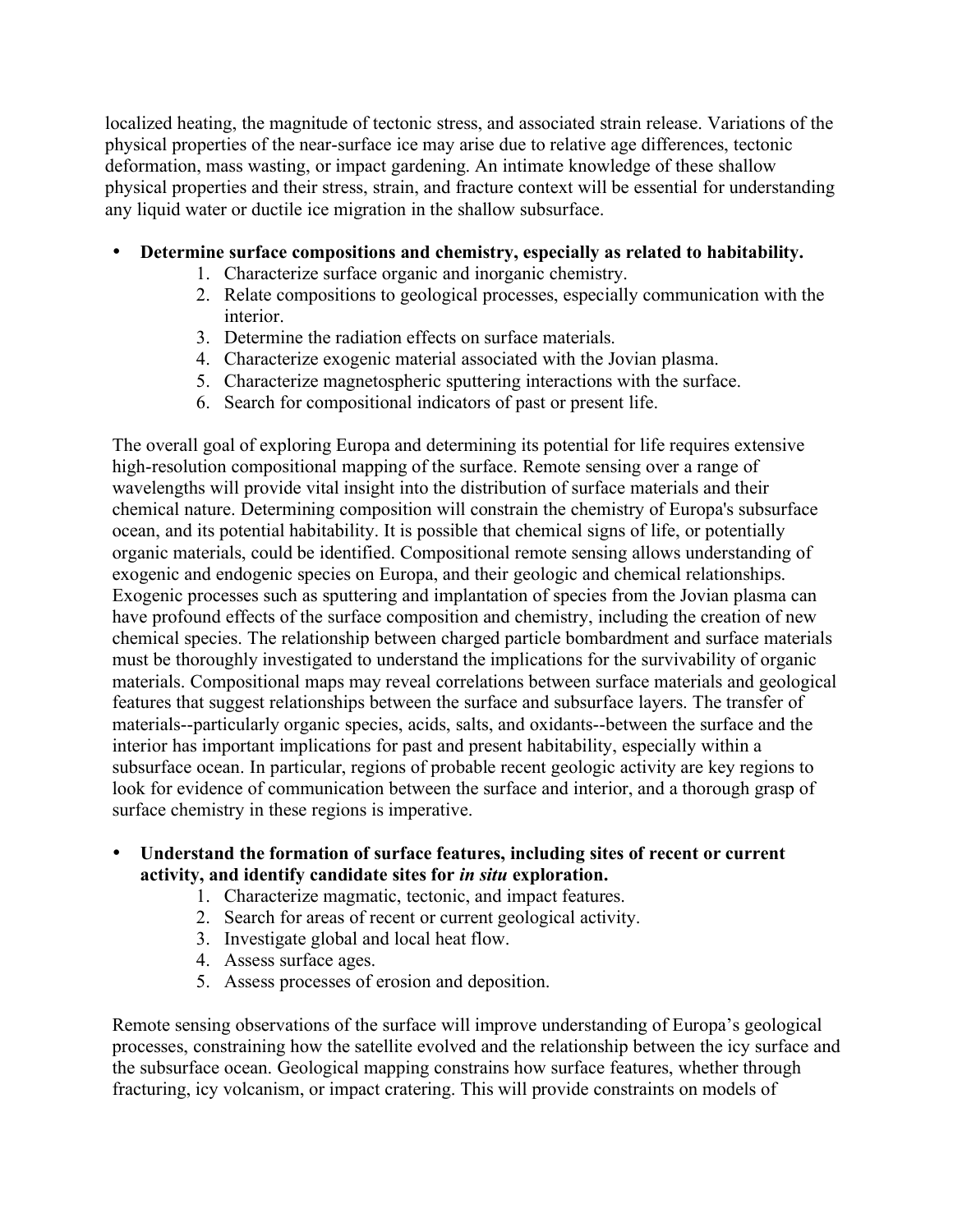Europa's evolution and current state, including the action of tides and the possible role of a subsurface ocean in creating surface features. The size-frequency distribution of impact craters enables surface age to be estimated, and their shapes yield clues as to the character and thickness of Europa's ice shell during their formation. Orbital measurements of surface temperature can also help us understand how, and where, Europa loses its heat. Remote sensing permits an understanding of the small-scale processes occurring on the surface, such as landslides, sublimation and deposition of ice, sputtering by charged particles, and micrometeorite bombardment. Remote sensing investigations can locate sites that might be active or have been recently active, and that may have recently communicated with the subsurface. This information will help us to link Europa's surface geology to subsurface processes, the role of an ocean, and whether and where Europa is active today. It will also identify the most promising sites for *in situ* exploration, to best characterize Europa's potential for life.

## • **Characterize the magnetic environment and moon-particle interactions.**

- 1. Characterize the magnetic environment at multiple frequencies.
- 2. Determine the structure and dynamics of the ionosphere and neutral atmosphere.
- 3. Characterize relationships between the magnetic field and plasma.
- 4. Investigate the deep interior.
- 5. Characterize the radiation environment.

Observation of an electromagnetic induction signature from Europa at the synodic rotation period of Jupiter provides the primary evidence of a current-day ocean within Europa. The exospheric environment, reflecting composition of the sputtered surface, is a product of the moon/plasma interaction. If there is deep vertical transport of materials from surface to the ocean, then oxidants and other radiolytically generated chemicals could be critical in the evolution and sustenance of life forms within the ocean and at the ice-ocean boundary. Because field and particle environments are intimately connected, an integrated set of magnetic field, plasma, and energetic particle investigations in the vicinity of Europa are required to address science goals in two broad areas. In the area of surface and exospheric studies, the objectives are to determine the effects of the field, plasma, and energetic particle environment on Europa's surface, quantify plasma-dust-surface interactions, and characterize the satellite's ionosphere and atmosphere. In the area of geology and geophysics, the goals are to characterize the liquid ocean, investigate subsurface geology, and probe the deep interior (rocky mantle and iron core) of the moon from inversion of long period electromagnetic waves (many weeks to months). The magnetic environment is profoundly affected by the local production of charge particles and by currents generated when plasma interacts with Europa. Similarly, charged particle processes such as ion sputtering from the surface, aurora generation from impacting particles, and the shielding of the electric field around Europa are affected by the strength and configuration of the local magnetic field. An integrated set of magnetic field, plasma, and energetic particle measurements is required to achieve each of these objectives. Finally, a better understanding of the radiation environment is required to quantify its long term effects on organic and inorganic surface materials and on future spacecraft and lander systems that would be operating near or on Europa.

• **Determine how the components of the Jovian system operate and interact, leading to potentially habitable environments in icy moons.**